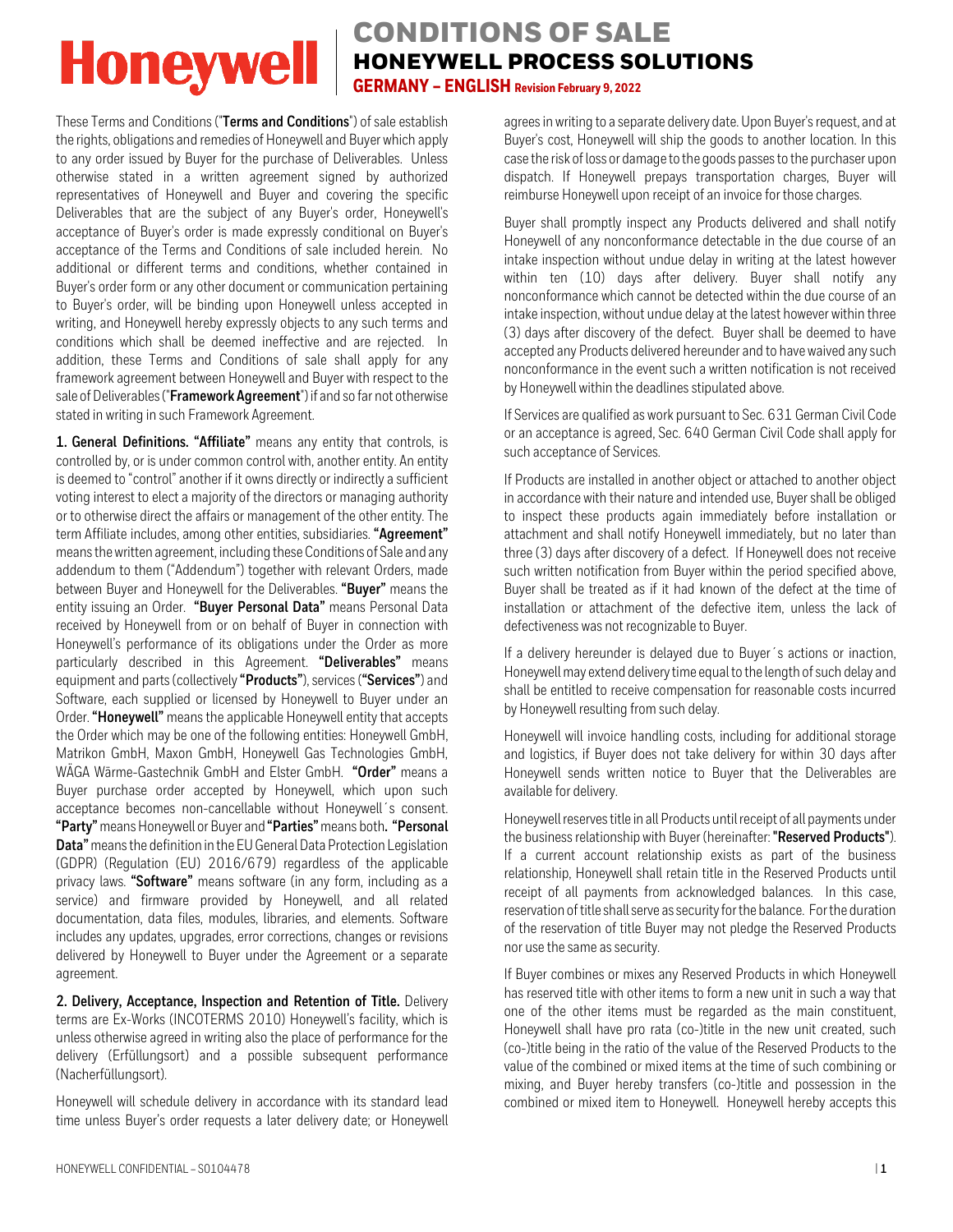transfer. Buyer shall keep possession of the combined or mixed item which has thus been created for Honeywell in trust free of charge.

If Buyer or third parties acting on behalf of Buyer process or modify the Reserved Products (co-)owned by Honeywell, this shall be deemed to have been carried out for Honeywell. If Buyer acquires sole title in the new main unit created by way of such processing or modification, the parties shall be deemed to have agreed that Buyer hereby transfers to Honeywell (co-)title and possession therein in the ratio of the value of Reserved Products (co-)owned by Honeywell to the value of the combination or modification and that Honeywell hereby accepts such transfer. Buyer shall keep possession of the sole or co-owned items which has thus been created for Honeywell in trust free of charge. If the Reserved Products owned by Honeywell have not yet been inextricably combined or mixed with other items or otherwise processed or modified since supply, their value at the time of combining, mixing, processing or modification shall be deemed to be the amount billed for the Reserved Products (including VAT).

Buyer may sell the Reserved Products in the course of ordinary business activities, however all claims equal to the final invoice amount (including VAT) accruing to Buyer against its customers or third parties from the resale are hereby already assigned to Honeywell. Honeywell herewith accepts such assignment. Buyer may not sell the Reserved Products to customers that have excluded or limited the assignment of payment claims against them. After the assignment, Buyer retains the right to collect the claims. This shall not affect Honeywell's entitlement to collect the claims itself. However, Honeywell shall not collect the claims as long as (a) Buyer fulfill its payment obligations from the proceeds taken in, or (b) Buyer is not in default of payment or (c) Buyer has not filed an application for the opening of insolvency proceedings and has not suspended its payments. If any of this is the case, Honeywell may request Buyer to disclose the assigned claims and their respective debtors, to furnish all data required for collection, to hand over all documents pertaining thereto and to inform the debtors of the assignment. If such a case occurs, Buyer's right to collect the claims is extinguished. To the extent that a current account relationship exists between Buyer and its customers pursuant to Sec. 355 German Commercial Code (Handelsgesetzbuch), the claim assigned to Honeywell in advance by Buyer shall also relate to the acknowledged balance, as well as to the balance surplus existing from the closing balance in the case of the customer's insolvency.

Buyer is obliged to notify Honeywell in writing without undue delay of all seizures, attachments and other interference by third parties with respect to the Reserved Products. Moreover, Buyer shall notify such third parties of the reservation of title. To the extent the third party is unable to reimburse Honeywell for the court and out-of-court costs of a legal action pursuant to Sec. 771 German Code of Civil Procedure (Zivilprozessordnung), Buyer shall be liable for the loss thus incurred to Honeywell.

Buyer is obliged to treat the Reserved Products with care; in particular, Buyer is obliged to have the same at its own expense sufficiently insured at replacement value against fire, damage by water and theft. To the extent that maintenance or inspection work is required, Buyer must carry this out in good time at its own expense.

At Buyer's request Honeywell shall release the securities held by Honeywell to the extent their realizable value exceeds the claims to be secured by 10% or more whereby Honeywell may select the securities to be released.

In case that Honeywell in its formal position of remaining titleholder of the Reserved Products shall under any laws be obliged to pay any taxes referring to the title of the Reserved Products Buyer shall indemnify Honeywell from those tax obligations.

**3. Payment, Prices & Set-off.** Buyer shall pay within 30 days from the date of invoice to the account specified by Honeywell provided that Buyer received Products or Software respectively accepted services and received the invoice. Payments shall be made in immediately available funds through electronic transfer. Honeywell may submit invoices electronically. Payment must be made in Euro unless agreed otherwise in the Order.

Buyer must provide the following remittance information when making a payment: (a) invoice number, (b) amount paid. Payment must be in accordance with the "Remit To" field on each invoice. If remittance information is missing, Honeywell is entitled to invoice a service fee of EUR 500 for each such occurrence. Buyer shall be entitled to prove that Honeywell has incurred no damage at all or only considerably less damage than the above flat rate.

Honeywell may make partial deliveries that will be invoiced as they are delivered.

If not otherwise agreed in writing, all prices for Deliverables are subject to Honeywell's actual price list at the date of placement of Buyer's Order as amended from time to time in Honeywell's sole discretion. Honeywell will inform Buyer on any price increases with 30 day's written notice.

All prices are in the applicable currency of the Agreement and are based on delivery Ex Works (INCOTERMS 2010), Honeywell´s facility. Prices do not include any charges for services such as packaging, insurance, or brokerage fees. Honeywell's pricing excludes all applicable taxes (including but not limited to, sales, use, excise, value-added, and other similar taxes), duties and charges. If Honeywell is required to impose, levy, collect, withhold or assess any such taxes, duties or charges on any transaction, then in addition to the purchase price, Honeywell will invoice Buyer for such taxes, duties, and charges unless at the time of order placement Buyer furnishes Honeywell with an exemption certificate or other documentation sufficient to verify exemption from such taxes, duties or charges.

Honeywell may, from time to time and in its sole discretion, issue surcharges on new and existing Orders and Agreements in order to mitigate and/or recover increased operating costs arising from or related to, without limitation: (**a**) foreign currency exchange variation; (**b**) increased cost of third-party content, labor and materials; (**c**) impact of duties, tariffs, and other government actions; and (**d**) any other circumstances that increase Honeywell's costs, including, without limitation, increases in freight, labor, material or component costs, and increased costs due to inflation (collectively, "Economic Surcharges"). Economic Surcharge shall not exceed 15% from the total Order value. Such Economic Surcharge does not apply if the Order or Agreement is to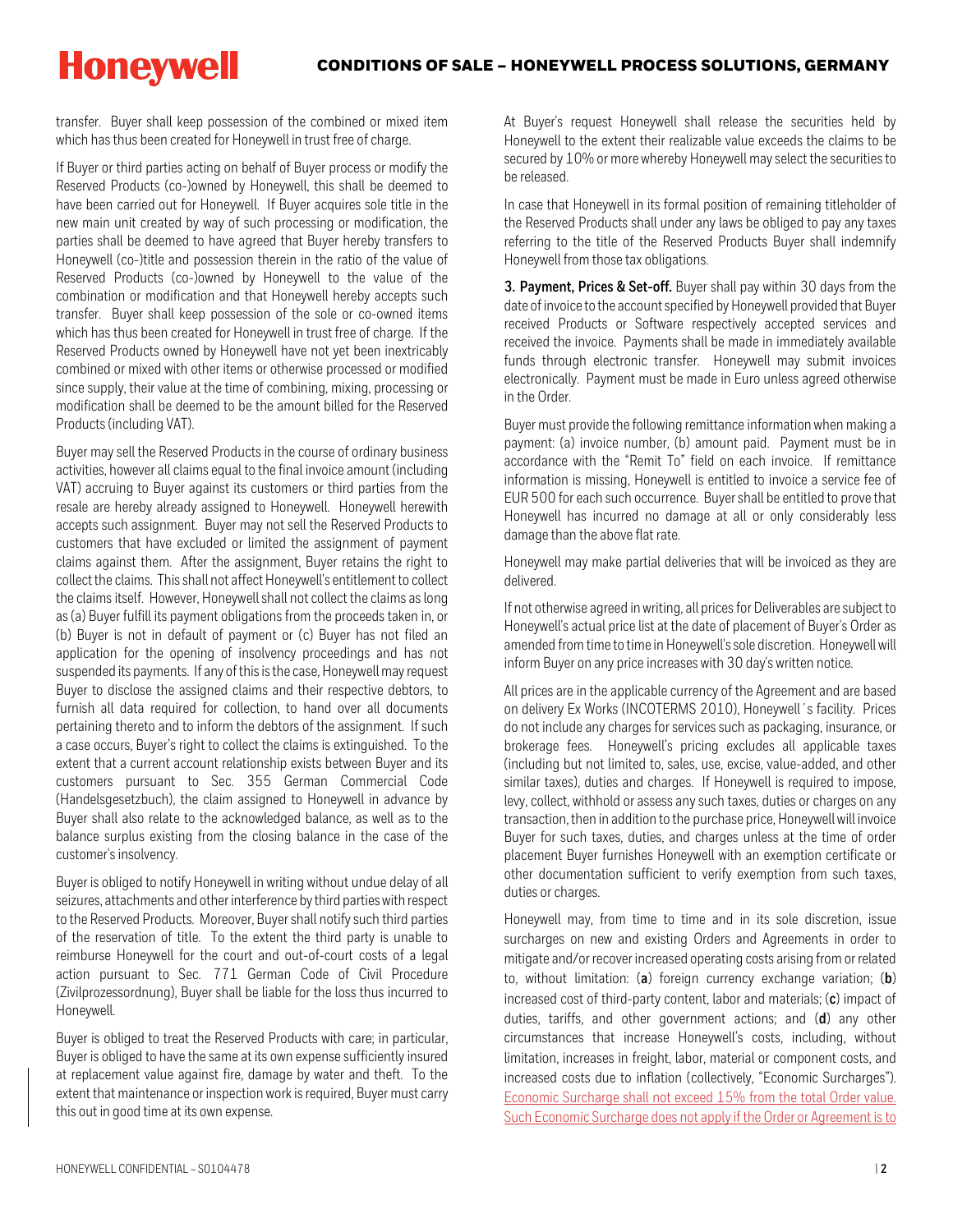be delivered upon within (4) weeks after the Agreement has been concluded or the Order has become binding.

Honeywell will invoice Buyer, through a revised or separate invoice, and Buyer agrees to pay for the Economic Surcharges pursuant to the standard payment terms in these Conditions of Sale.is Agreement. If a dispute arises with respect to Economic Surcharges, and that dispute remains open for more than fifteen (15) days, Honeywell may, in its sole discretion, withhold performance and future shipments or combine any other rights and remedies as may be provided under these Conditions of Sale is Agreement or permitted by law until the dispute is resolved.

The terms of this section shall prevail in the event of inconsistency with any other terms in these Conditions of Sale. is Agreement. Any Economic Surcharges, as well as the timing, effectiveness, and method of determination thereof, will be separate from and in addition to any changes to pricing that are affected by any other provisions in these Conditions of Sale.is Agreement.

If Buyer is in payment default Honeywell may at its option (a) upon written notice to Buyer stop work and withhold future shipments until all delinquent amounts and late interest, if any, are paid, or (b) withdraw from the Agreement pursuant to Sec. 323 German Civil Code and/or (c) charge interest at an annual rate of nine (9) percentage points above the base rate. In addition, Honeywell may charge damages (e.g. costs of collection, including attorneys' fees) and lump sum damages for delay (Sec. 288 para 5 German Civil Code) subject to statutory law.

Honeywell reserves a right to correct any inaccurate invoices.

Buyer may pay by following credit cards: Visa, MasterCard or American Express. Honeywell accepts credit card payment only if the credit card is charged on the same day Honeywell invoices Buyer.

Buyer may only set off any invoiced amounts against claims that are undisputed or declared final and absolute by a competent court. Honeywell's extension of credit is subject to Buyer maintaining an acceptable credit standing. Even within the framework of an ongoing business relationship, Honeywell is entitled at any time to make a delivery in whole or in part only against advance payment. Honeywell will declare a corresponding reservation at the latest with the acceptance of Buyer's Order.

**4. Taxes.** Honeywell invoices for taxes, duties and charges, which are Buyer's responsibility, unless Buyer provides acceptable exemption verification.

**5. Force Majeure and Delay.** Except for payment obligations, neither Party is liable for failure to meet its obligations affected by a force majeure event. If performance is delayed longer than 90 days, either Party can terminate the Order with notice.

If Buyer causes delay, Honeywell is entitled to adjust delivery schedules and claim damages.

**6. Warranties.** Honeywell warrants to Buyer that for Products at the time of delivery and for Services at the date of acceptance: (a) the Deliverable will be free from defects in workmanship and materials, and (b) the

Deliverable will comply with the agreed specifications. Deliverables in which there is no defect found will not be considered Nonconforming.

The limitation period for warranty claims for Products is twelve months upon delivery of the Product from Honeywell to Buyer and for Services twelve months upon acceptance of Services by Buyer ("**Warranty Period**"). This warranty period of twelve months shall not apply in the following cases: (a) fraudulently concealed defects (arglistiges Verschweigen eines Mangels), and (b) defects for which a guarantee for the quality of the Deliverable (Beschaffenheitsgarantie) was given; in the case of claims for damages (Schadensersatzansprüche), this shall also not apply in the following cases: (a) personal injury (Verletzung von Leib, Leben oder Gesundheit), (b) intention (Vorsatz), and (c) gross negligence (grobe Fahrlässigkeit). Subsequent Performance will be effected by Honeywell without acknowledgement of any legal duty (Anerkenntnis). For repaired Deliverables the remainder of the original Warranty Period shall run from the return of the repaired Product; the same shall apply for replaced Deliverables.

If during the Warranty Period hereunder a Deliverable shows a defect which already existed at the time of transfer of risk from Honeywell to Buyer and Buyer notifies such defect to Honeywell pursuant to clause 2.1.e, Honeywell will at its own choice repair the defect (Nachbesserung) or replace the defective Deliverable (Nachlieferung) (**"Subsequent Performance**", Nacherfüllung).

If Subsequent Performance fails, Buyer shall be entitled to rescind the affected Order of Product or Service (Rücktritt) or in case of Services also remedy the defect himself and demand reimbursement for required expenses (Selbstvornahme), whereas the right to reasonably reduce the purchase price of the affected Order (Minderung) is excluded. Further, Buyer may claim damages to the extent not excluded under these Terms and Conditions.

Honeywell is not, and will not be, liable for defects attributable to: (a) noncompliance with Honeywell's instructions, (b) unauthorized alterations or repairs, (c) ordinary or normal wear and tear resulting from use of the Deliverable during the Warranty Period or to improper use of the Deliverable, (d) improper storage, effects of the climate and/or (e) damage caused by failure of any item or service not supplied by Honeywell.

Buyer shall provide Honeywell with a detailed description of any claimed nonconformance and permit Honeywell to preserve evidence, test the Deliverable, and investigate the cause thereof. Buyer shall give Honeywell prompt and continuing access to the Deliverable for inspection and testing, to the environment and location of the Product, and shall cooperate with Honeywell by promptly furnishing all relevant information, data, test results, witnesses, and other information relative to any occurrence, accident or claimed Nonconformance in the Deliverable.

If a defect actually exists, Honeywell shall bear any expenses required for the purpose of inspection and subsequent performance, in particular transport, travel, labor and material costs as well as any dismantling and installation costs, in accordance with the statutory provisions. For the costs incurred as a result of the unjustified request to remedy the defect (in particular inspection and transport costs), Honeywell shall be entitled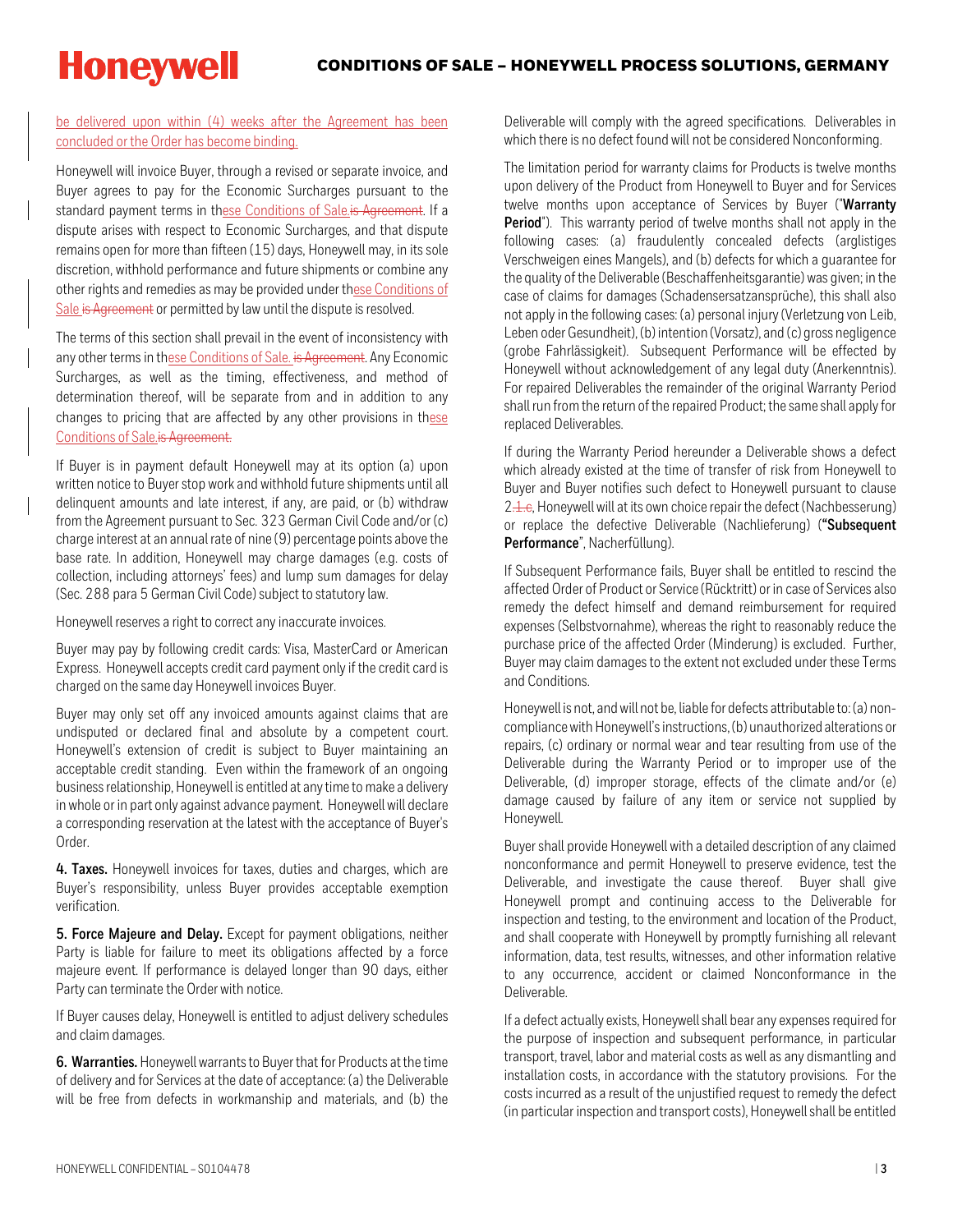to demand compensation from Buyer, unless the lack of defectiveness was not recognizable to Buyer.

If Buyer accepts a defective Service, even though he knows of the defect, he only has the rights under this Section 6 if he reserves his rights with regard to the defect when he accepts the Service. This restriction does not apply for damage claims for which Honeywell is liable pursuant to clause 7.aA.

#### **7. Limitation of Liability**.

- **A.** Honeywell shall be liable for damages without limitation in the event of (a) personal injury (Verletzung von Leib, Leben oder Gesundheit), (b) wilful intent (Vorsatz) or gross negligence (grobe Fahrlässigkeit), (c) assumption of a guarantee (in this case, the liability provision contained in the guarantee shall apply respectively the statute of limitations, provided that such provision is contained therein), (d) fraudulently concealed defects (arglistig verschwiegende Mängel), and (e) violations of the German Product Liability Act (Produkthaftungsgesetz).
- **B.** Honeywell shall only be liable in the event of simple negligence (leichte Fahrlässigkeit) for the breach of essential obligations, the breach of which threatens the purpose of the contract, or for the breach of obligations whose proper performance is essential for the execution of this contract and on the fulfilment of which Buyer can rely (Kardinalpflichten).
- **C.** The limitation of liability established in clause  $7.\underline{B}b$  shall also apply to damages caused by gross negligence on the part of employees or vicarious agents (Erfüllungsgehilfen) of Honeywell, who are not organs or executives of Honeywell.
- **D.** In case of a liability under clause  $7.\underline{B}$  or  $7.\underline{C}$ , liability shall be limited to the damages which are foreseeable when the contract is concluded and are typical for the contract.
- **E.** In case of a liability under clause  $7.\underline{B}b$  or  $7.\underline{C}e$ , liability of Honeywell shall not exceed the order value. If the order value is more than EUR 1,000,000 liability of Honeywell shall not exceed EUR 1,000,000.
- **F.** To the extent no shorter limitation period is stipulated herein and in case of liability under clause  $7.8\text{b}$  or  $7.6\text{c}$ , Buyer's claims for damages shall have a statute of limitations of two (2) years starting from the date on which they arose and Buyer became aware of the circumstances giving rise to the claim. Irrespective of Buyer being aware of such circumstances, the limitation period shall be five (5) years starting from the event causing the damage.

The aforementioned limitations of liability pursuant to this clause 7shall also apply in the event of any claims for damages asserted by Buyer against organs, executive employees, employees or vicarious agents of Honeywell.

#### **8. Patent and Copyright Indemnity.**

**A.** Buyer shall notify Honeywell immediately if a third party raised a claim against Buyer arising out of any actual or alleged patent or copyright infringement of a valid patent or copyright (in particular but not limited to German, European or United States patents or copyrights) with respect to the Deliverable as delivered by Honeywell. Honeywell may then in its sole discretion decide whether it wishes to defend the claim at Honeywell's expense and indemnify Buyer for any final judgment assessed against Buyer resulting from such claim. In this case Buyer shall be obliged to grant sole and complete authority to defend the claim to Honeywell and Buyer shall provide Honeywell with all required information for the defense of the claim. Honeywell will not be responsible for any waiver, acceptance, compromise or settlement made without Honeywell's written consent.

- **B.** Honeywell will have no obligation or liability with respect to: (a) Deliverables provided pursuant to Buyer's designs, drawings or manufacturing specifications; (b) Deliverables used other than for the purpose for which they were delivered; (c) claims of infringement resulting from combining any Deliverable furnished hereunder with any article not furnished by Honeywell; (d) any modification of the Deliverable other than a modification by Honeywell; (e) compromise or settlement made without written Honeywell consent, or (f) Buyer's failure to install updates, upgrades, error corrections, changes, or revisions provided by Honeywell.
- **C.** If an infringement claim is made or is likely, Honeywell may at its option and expense: (a) procure the right for Buyer to continue using the Deliverable, (b) modify the Deliverable to be non-infringing, or (c) accept return of the Deliverable (and terminate Buyer's applicable software license) and credit Buyer the purchase price paid for the Deliverable, less reasonable depreciation for use, damage and obsolescence. Failure of Buyer to accept any of the above remedies in lieu of the infringing Deliverable relieves Honeywell of any liability for infringement. Failure to ship infringing Deliverables will not breach the Agreement.
- **D.** Without prejudice to Section 7 which shall also apply, this Section conclusively governs the Parties' entire liability, sole recourse and their exclusive remedies with respect to infringements of intellectual property rights. All other warranties against infringement of any intellectual property rights, statutory, express or implied are hereby disclaimed.

**9. Change Orders.** Either Party may make changes within the scope of an Order subject to acceptance by the other Party. Honeywell will inform Buyer if the change causes a price or schedule adjustment. The change will be effective and Honeywell may begin performance upon the Parties' authorized signature of a change order.

**10. Default and Termination.** Either Party may terminate or rescind from an Order pursuant to Sec. 323 et seq German Civil Code and may claim damages pursuant to Sec. 325 German Civil Code.

Honeywell may cancel any applicable pricing discounts if Buyer fails to pay timely an undisputed invoice. Honeywell will notify Buyer and Parties will engage in a mandatory executive escalation meeting with authorized decision makers within 10 days from Honyewell´s non-payment notice.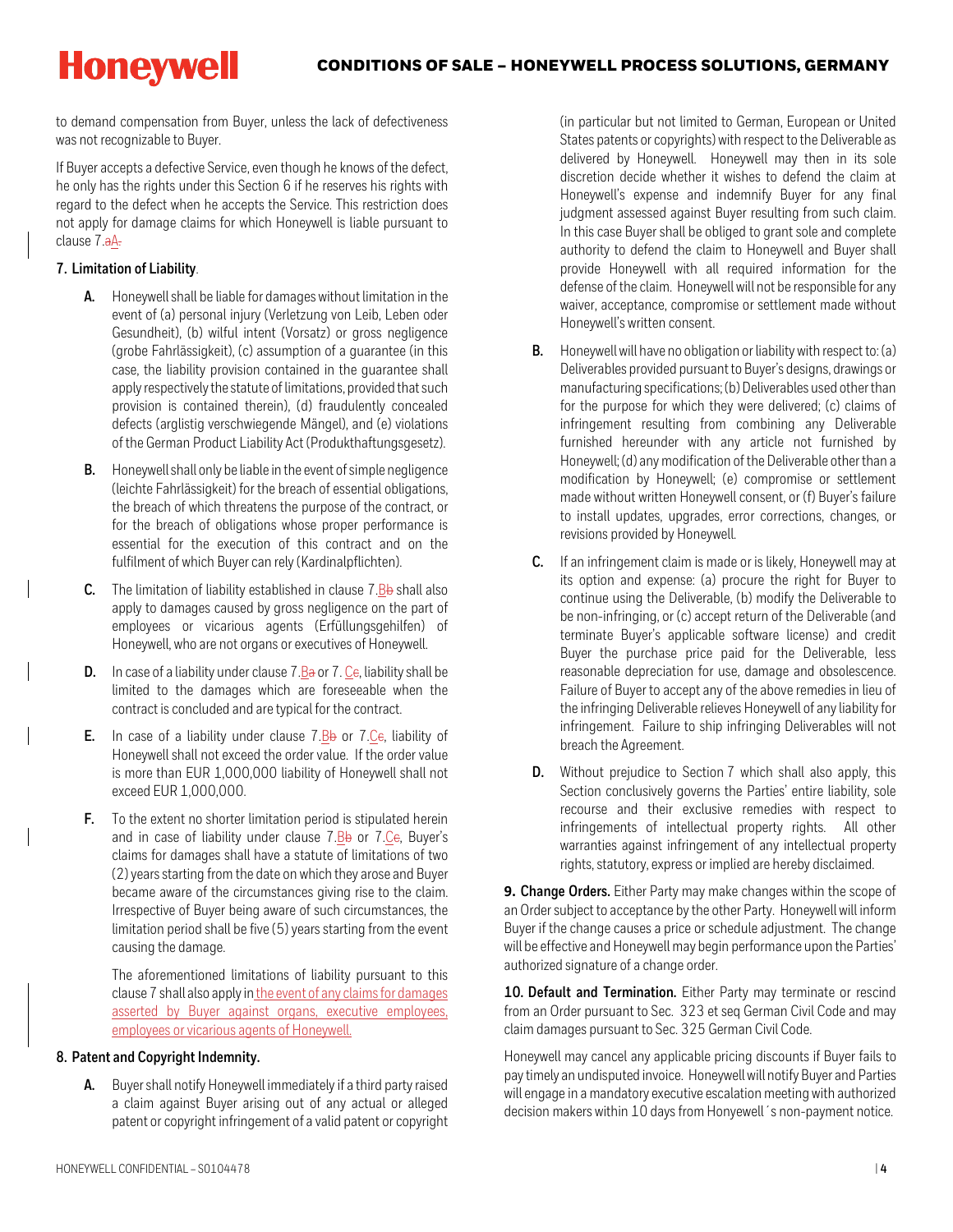**11. Inventions and Intellectual Property.** "**Intellectual Property**" means all copyrights, trademarks, trade secrets, patents, utility models and other intellectual property rights recognized in any jurisdiction worldwide, including all applications and registrations.

If not otherwise agreed in writing, no right, title or interest in Intellectual Property provided by Honeywell is transferred to Buyer under the Agreement, including Intellectual Property existing prior to, or created independently of, the performance of the Agreement. If not otherwise agreed in writing, all Intellectual Property and results of Services, including software, models, designs, drawings, documents, inventions, and know-how ("**Inventions**"), conceived or developed by Honeywell in connection with the Agreement, are the sole property of Honeywell and Buyer assigns any rights it may have in such Inventions to Honeywell. Buyer has no right or license to Intellectual Property or Inventions provided by Honeywell, except as granted in the Agreement.

Honeywell and its suppliers retain all right, title and interest to all Software, and all modifications and enhancements thereof, and no right, title, or interest in the Software, or any copies thereof, is transferred to Buyer. Buyer will hold all Software supplied by Honeywell in strict confidence and will use best efforts not to disclose Software to others. All Software delivered by Honeywell is subject to a software license or software subscription agreement ("**License**"). If Buyer does not agree to a License with Honeywell, Buyer does not have a license or right to Software.

Buyer retains all rights that Buyer already holds in data and other information that Buyer or persons acting on Buyer´s behalf input, upload, transfer or make accessible in relation to, or which is collected from Buyer or third party devices or equipment by, the Deliverables ("**Input Data**").

Honeywell and its Affiliates have the right to retain, transfer, disclose, duplicate, analyze, modify and otherwise use Input Data to provide, protect, improve or develop Honeywell's products or services. Honeywell and its Affiliates may also use Input Data for any other purpose provided it is in an anonymized form that does not identify Buyer. Any Buyer Personal Data contained within Input Data shall only be used or processed in accordance with the data privacy terms of the Agreement and applicable law. All information, analysis, insights, inventions and algorithms derived from Input Data by Honeywell and/or its Affiliates (but excluding Input Data itself) and any intellectual property rights related thereto, are owned exclusively and solely by Honeywell and are Honeywell´s confidential information. This Section survives termination of the Agreement.

**12. Confidential Information.** "**Confidential Information**" is information that: (a) is marked as "Confidential" or "Proprietary" at the time of disclosure; or (b) is disclosed orally or visually, is identified bythe Party disclosing the information ("**Discloser**") as confidential at the time of disclosure, and is designated as confidential in a writing sent to the receiving Party ("**Recipient**") within 30 days after disclosure that summarizes the Confidential Information sufficiently for identification, or (c) is Personal Data.

The Recipient will (a) use the Confidential Information only for the performance of the Agreement ("**Purpose**"); (b) disclose Confidential Information only to its employees and any sub-contractors or third

parties required to have Confidential Information for the Purpose and who are legally bound in writing to Recipient to protect the Confidential Information in accordance with terms and conditions no less stringent than those imposed under this Terms and Conditions; and (c) protect Confidential Information using the same degree of care, but no less than reasonable care, as Recipient uses to protect its own confidential information of a like nature. Recipient will reproduce the restrictive legends of the original on copies it makes. Recipient may disclose Confidential Information to a third party only if authorized in writing and under conditions required by Discloser. Recipient is responsible to Discloser for any violation of the confidentiality obligations by its employees or an authorized third party of the Recipient.

Within 30 days of Discloser's written request, Recipient will return or destroy all Confidential Information of Discloser, including all copies thereof, and will certify to such return or destruction in writing to Discloser. Unless otherwise specified, each Party's obligations with respect to the Confidential Information of the other Party will continue for five years after the date of receipt.

Confidential Information will not include any information that:

(a) was in Recipient's possession and not subject to an obligation of confidentiality before receipt from Discloser; (b) is or becomes legally available in the public domain through no fault of Recipient; (c) was rightfully received by Recipient from a third party who had no obligation of confidentiality, either directly or indirectly, to Discloser; or (d) was independently developed by Recipient without use of or reference to Discloser's Confidential Information.

If Recipient is required to disclose Confidential Information by applicable law, statute, regulation, or court order, Recipient will, if legally permitted, (a) give Discloser prompt written notice of the request and a reasonable opportunity to object to the disclosure and seek an appropriate remedy; and (b) disclose Confidential Information only to the extent required.

The Parties agree that breach of the confidentiality obligations by the Recipient will cause irreparable damage for which money damages will not be fully adequate, and Discloser is entitled to seek injunctive relief, in addition to any other legal remedies.

**13. Data Privacy.** Honeywell may process Buyer Personal Data in relation to the Deliverables as detailed in the Agreement and including in accordance with the following scope, in each case as further specified in an Order as necessary:

Categories of Data Subjects: Buyer and Buyer´s Affiliates' customers, employees, contractors, end-users and service providers.

Categories of data: name, contact information (including physical addresses, email address and telephone numbers), location information, facility, device or equipment usage data.

Special categories of data: Buyer Personal Data processed by Honeywell shall not include special categories of data.

Buyer Personal Data may be processed in relation to the Agreement. To the extent the laws of a jurisdiction recognize the roles of "data controller" and "data processor" as applied to Personal Data then, as between Buyer and Honeywell, Buyer acts as data controller and Honeywell acts as data processor and shall process Personal Data solely on behalf of and in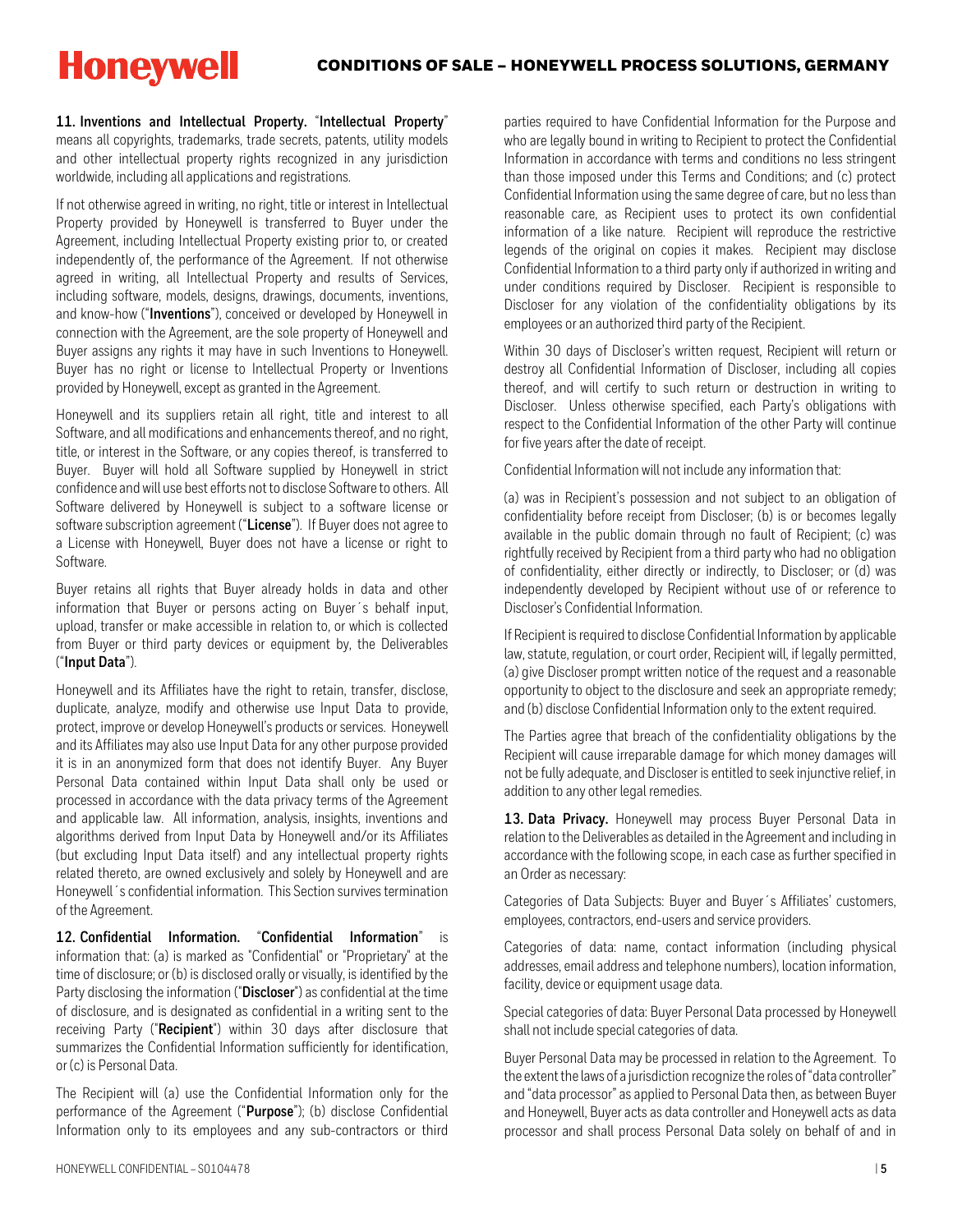#### CONDITIONS OF SALE – HONEYWELL PROCESS SOLUTIONS, GERMANY

**Honeywell** 

accordance with Buyer's documented instructions, the Agreement and applicable privacy laws and only to the extent, and for so long as necessary, to provide, protect, improve or develop the Deliverables and/or related services and perform rights and obligations under the Agreement. Both Parties shall comply with their obligations under applicable privacy laws including in their respective roles as controller and processor of Personal Data.

Buyer authorizes Honeywell to share Personal Data with sub-processors (including Affiliates and service providers) located in any jurisdiction in connection with the Agreement, provided Honeywell uses legally enforceable transfer mechanisms and contractually requires subprocessors to abide by terms no less restrictive that those in the Agreement with regards to processing of Personal Data.

Honeywell shall have no liability for any losses, costs, expenses or liabilities arising from or in connection with processing of Personal Data in compliance with the Agreement or otherwise in compliance with Buyer´s written instructions.

Honeywell shall refer all data subject requests to exercise rights under applicable privacy laws to Buyer and provide reasonable assistance to enable Buyer to comply with such requests, enable Personal Data security, respond to complaints or inquiries and to conduct any privacy impact assessments, provided Buyer reimburse all reasonably incurred costs.

Upon termination Honeywell shall delete or anonymize all Buyer Personal Data, except Honeywell may retain Buyer Personal Data if required or permitted by applicable law for compliance, audit or security purposes.

If Honeywell processes Personal Data relating to data subjects in the European Economic Area ("**EEA**"), Switzerland or Philippines: (i) if Honeywell believes any instruction from Buyer will violate applicable privacy laws, or if applicable law requires Honeywell to process Personal Data relating to data subjects in the EEA in a way that is not in line with Buyer´s documented instructions Honeywell shall notify Buyer in writing, unless the law prohibits such notification on important grounds of public interest; (ii) Honeywell shall upon request make available the identity of sub-processors and notify any intended addition or replacement and Buyer shall have 5 business days to object. If Buyer objects and the parties do not resolve within 1 month, Honeywell may terminate without penalty on written notice; and (iii) Honeywell shall ensure personnel processing Personal Data of EEA data subjects have committed to confidentiality in relation to such processing.

Where transfers of Personal Data require: (i) Buyer authorizes Honeywell and Honeywell Affiliates to act as agent for the limited purpose of binding Buyer as principal, in the capacity of "data exporter", to a Honeywell intergroup or Honeywell and service provider data transfer agreement comprising the Standard Contractual Clauses for the transfer of personal data to processors established in third countries adopted by the European Commission ("**SCC**"); and (ii) the parties agree that the SCCs (located at [https://ec.europa.eu/info/law/law-topic/data](https://ec.europa.eu/info/law/law-topic/data-protection/data-transfers-outside-eu/model-contracts-transfer-personal-data-third-countries_en)[protection/data-transfers-outside-eu/model-contracts-transfer](https://ec.europa.eu/info/law/law-topic/data-protection/data-transfers-outside-eu/model-contracts-transfer-personal-data-third-countries_en)[personal-data-third-countries\\_en](https://ec.europa.eu/info/law/law-topic/data-protection/data-transfers-outside-eu/model-contracts-transfer-personal-data-third-countries_en) or updated more recent website) shall be deemed to have been signed by Buyer and Buyer´s Affiliates, in the capacity of "data exporter", and by Honeywell and/or Honeywell´s

affiliates, in the capacity of "data importer" and the information required to be provided in the SCCs' appendices shall be as described in this Section or separately agreed in writing.

Security is governed by the policies as further specified in the Order. If no additional Security Policy is specified in the Order, Honeywell will use reasonable administrative, physical and technical safeguards to protect Personal Data and Input Data and follow industry-standard security practices. Buyer will implement reasonable administrative, physical and technical safeguards to protect Deliverables and follow industrystandard security practices. Buyer is solely responsible for costs incurred due to unauthorized use or access through Buyer´s account credentials or systems.

To the extent Honeywell has not obtained or provided Buyer with evidence of formal certification under SOC2 Type 1 and Type 2 (or equivalent), Buyer may audit Honeywell's compliance with this Section once per year, or more frequently if applicable laws require. Audits will occur following Buyer's written request at least 90 days prior to the proposed start date and Buyer providing a reasonably detailed audit plan describing the proposed scope, start date and duration. The Parties will work in good faith to agree on a final audit plan. Each Party will bear their own costs related to the audit. The audit will be conducted during Honeywell regular business hours at the applicable facility, subject to the published policies of that facility, and may not unreasonably interfere with business activities. If a third party is to conduct the audit they must execute a written confidentiality agreement acceptable to Honeywell. If the information required for an audit is not contained in existing reports, Honeywell will make reasonable efforts to provide it to the auditor. To preserve the security of Honeywell customers and organization Honeywell reserves the right to not share information that could expose or compromise its security, privacy, employment policies or obligations to other customers or third parties or share Confidential Information. Records may not be copied or removed from Honeywell facilities. Buyer will generate and provide Honeywell with an audit report within 3 months of audit end, unless prohibited by law. Audit reports are Honeywell Confidential Information and may only be used for the purposes of meeting Buyer's regulatory requirements or confirming Honeywell's compliance with this Section.

Honeywell shall evaluate and respond to any confirmed breach of security leading to the accidental or unlawful destruction, loss, alteration or unauthorized access, disclosure or use of the Deliverables and/or of Buyer Personal Data due to a breach of Honeywell's obligations under this Section (each a "**Security Incident**"), and will work with Buyer (and where necessary with outside regulatory and law enforcement authorities) to develop response strategies and respond to and mitigate the adverse effects of a Security Incident. Where it is determined a Security Incident has occurred, Honeywell shall notify Buyer without undue delay and as relevant information becomes available to assist Buyer in meeting its potential reporting or notice obligations under applicable law. Honeywell shall include a description, whether and what type of Personal Data or Input Data may have been affected and such information as Honeywell may reasonably request, unless the law prohibits it. Buyer shall work with Honeywell in good faith to develop any related public statements or required notices resulting from a Security Incident. Provided Honeywell is in material compliance with its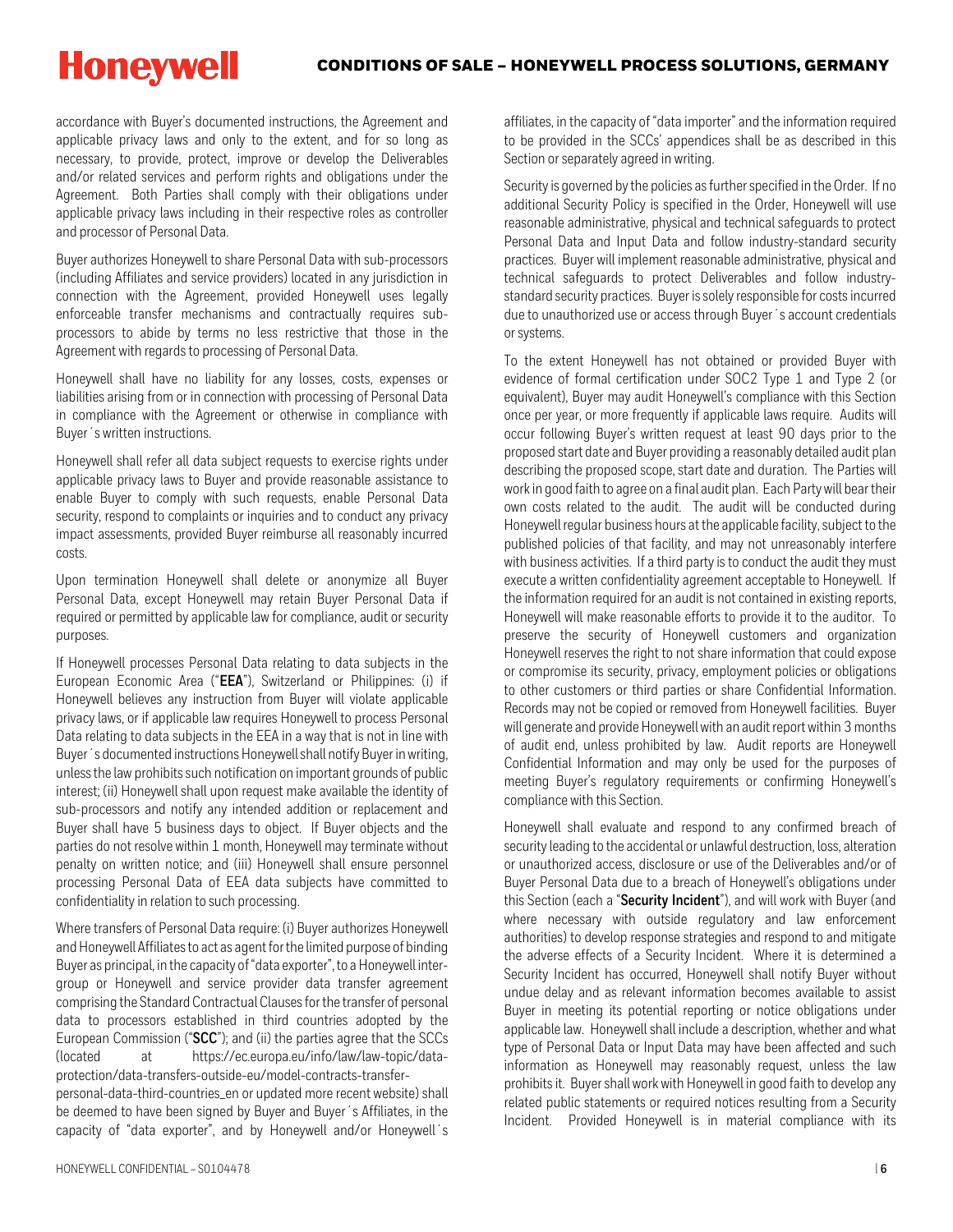obligations under this Section, Honeywell's obligations set out in this Section are Honeywell's sole obligations, and Buyer's sole and exclusive remedy, for Security Incidents.

Each Party may process certain business contact details relating to individuals engaged by the other Party in the performance their obligations under this Agreement ("**Staff**"). Each Party will take appropriate technical and organizational measures to protect such Personal Data against Security Incidents and shall securely delete it once no longer required for the purposes for which it is processed. Where required under applicable privacy laws, each Party shall inform its own Staff that they may exercise their rights in respect of their Personal Data against the other Party by submitting a written request with proof of identity to that other Party.

**14. Miscellaneous.** Relating to the entry into and performance pursuant to this Agreement, Buyer will comply with all Sanctions Laws, including regulations administered by the United States of America, the European Union and its Member States, the United Kingdom, and the United Nations ("**Sanctions Laws**"). Buyer will not sell, export, re-export, divert, use or otherwise transfer, any Honeywell products, technology, software, or proprietary information: (**i**) to or for any Sanctioned Persons or Sanctioned Jurisdictions; or (**ii**) for purposes prohibited by any Sanctions Laws. Buyer agrees that Honeywell may take any and all actions relating to this transaction or Agreement that are required to ensure full compliance with all Sanctions Laws without Honeywell incurring any liability. For the purpose of this paragraph, Sanctioned Persons are defined as any individual or entity: (**1**) named on a governmental denied party or restricted list, including but not limited to: the Office of Foreign Assets Control ("**OFAC**") list of Specially Designated Nationals and Blocked Persons ("**SDN List**"), the OFAC Sectoral Sanctions Identifications List ("**SSI List**"), and the sanctions lists under any other Sanctions Laws; (**2**) organized under the laws of, ordinarily resident in, or physically located in a jurisdiction subject to comprehensive sanctions administered by OFAC (currently Cuba, Iran, North Korea, Syria, and the Crimea region of Ukraine/Russia) ("**Sanctioned Jurisdictions**"); and/or (**3**) owned or controlled, directly or indirectly, 50% or more in the aggregate by one or more of any of the foregoing.

Honeywell may suspend Services at Buyer's expense if Honeywell determines that performance of Services may compromise safety.

Buyer will allow Honeywell to issue mutually agreeable press releases, technical papers, photographs and other publications relating to this Agreement and the general operation of the Deliverables.

While cyber security services will be provided in professional and workmanlike manner, and include reasonable efforts to validate that recommended third party cyber security solutions will not detrimentally impact performance of Honeywell standard products, Honeywell makes no guaranty that the cyber security products (inclusive of equipment, software and services) provided by Honeywell ("**Cyber Security Products**") will prevent a cyber-attack or mitigate the impact of any cyber-attack and Buyer acknowledges that Honeywell's sole liability, and customer's sole remedy, for any failure of the Cyber Security Products to perform as specified is replacement of defective product and/or reperformance of defective service, provided Honeywell is notified by Buyer of the defects in the Cyber Security Products during the agreed upon

warranty period. Notwithstanding any other terms agreed to between Honeywell and Buyer, Buyer acknowledges that all Cyber Security Products that do not carry the Honeywell brand ("**Third Party Product**") are provided to customersubject to the Third Party Product supplier's standard terms and conditions (including software license terms) in effect at the time such Third Party Products are delivered to Buyer and Honeywell has no liability whatsoever with respect to the performance or non-performance of such Third Party Products.

If any provision of the Agreement is determined to be illegal, invalid, or unenforceable, the validity of the remaining provisions will not be affected.

The failure of either Party to enforce at any time any provision of the Agreement may not be construed to be a continuing waiver of those provisions.

The construction, interpretation and performance hereof and all transactions hereunder shall be governed by the laws of the Federal Republic of Germany, excluding its principles or laws regarding conflicts of laws. Application of the United Nations Convention on the International Sale of Goods of 1980, and any amendments or successors thereto is specifically excluded. In the event that the parties are unable to resolve the disputes, the parties shall submit the disputes to the courts of Offenbach, Federal Republic of Germany. However, Honeywell shall be entitled to initiate legal proceedings against Buyer at the court competent for Buyer's registered office.

The Agreement contains the entire agreement between the Parties and any pre-printed terms are excluded.

The Agreement may not be varied except by a written change signed by authorized representatives of both Parties. Provisions of the Agreement that by their nature should continue in force beyond the completion or termination of the Order will remain in force. Buyer will not delegate, transfer, or assign the Agreement, or rights or obligations under it, without Honeywell's prior written consent which shall not be unreasonably withheld. For purposes of this Section, assignment includes any change in control of Buyer or transfer by operation of laws (e.g. the merger of Buyer with any other legal entity or split of Buyer pursuant to the German Transformation Act (UmWG)). In the event Buyer is in breach of the transfer and change of control restrictions defined herein, Honeywell shall be entitled to terminate the order and claim damages resulting herefrom. Honeywell may assign this Agreement to any affiliate of Honeywell or in connection with the sale or transfer of all or substantially all of the assets of the product line or business to which it pertains to such party.

**15. Disposal of Electronical Devices** After end of use Buyer is obliged to dispose the Deliverables at its own cost. Buyer shall indemnify Honeywell from any and all obligations pursuant to Sec. 19 Para 1 ElekroG or a corresponding successor regulation and related claims by third parties.

If Buyer sells the Deliverable to third party entrepreneur (Sec. 14 German Civil Code), Buyer is obliged to agree a respective obligations to dispose the Deliverables at own cost with such third parties. If Buyer does not comply with this obligation it is obliged to retract and dispose the Deliverable himself at its own cost.